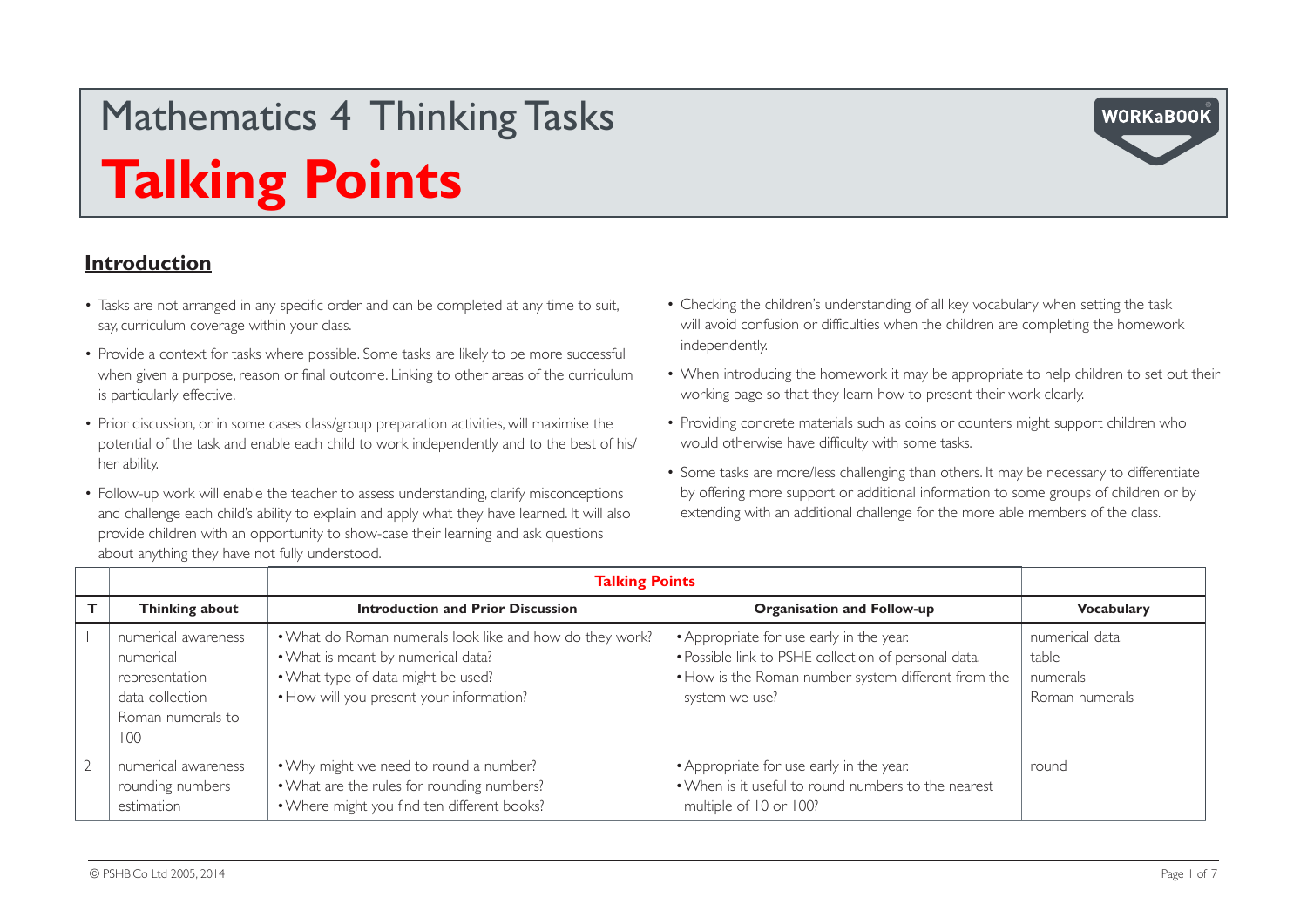

|                |                                                                                                                                              | <b>Talking Points</b>                                                                                                                                                                                                                                                                                                      |                                                                                                                                           |                                                              |
|----------------|----------------------------------------------------------------------------------------------------------------------------------------------|----------------------------------------------------------------------------------------------------------------------------------------------------------------------------------------------------------------------------------------------------------------------------------------------------------------------------|-------------------------------------------------------------------------------------------------------------------------------------------|--------------------------------------------------------------|
| T.             | Thinking about                                                                                                                               | <b>Introduction and Prior Discussion</b>                                                                                                                                                                                                                                                                                   | <b>Organisation and Follow-up</b>                                                                                                         | <b>Vocabulary</b>                                            |
| $\mathfrak{Z}$ | numerical awareness<br>place value<br>number fact recall<br>calculation                                                                      | . Which key facts will you need to use for this task?<br>. What do you know about multiplication and division?<br>• How might knowing that each number is even help you?<br>. How will you set out your work?                                                                                                              | . What strategies did you use to help you?                                                                                                | even<br>multiplication<br>division                           |
| $\overline{4}$ | numerical awareness<br>place value<br>comparison<br>ordering<br>calculation                                                                  | . What happens to the value of a digit when its position<br>changes?<br>. How can you make sure that you have found the largest and<br>smallest possible number?<br>. How will you set out your work?                                                                                                                      | • Appropriate for use quite early in the year.<br>. What strategies did you use?<br>. What difficulties did you experience?               | digits<br>largest<br>smallest                                |
| 5              | numerical awareness<br>numerical<br>representation<br>data collection<br>information<br>presentation<br>ordering<br>Roman numerals to<br>100 | . What is an extended family?<br>. Who is the oldest person in your extended family?<br>. Who else might you include on your number line?<br>• What is the difference between numerical order and<br>chronological order?<br>. What effect would using chronological order have on the<br>presentation of the information? | • Possible link to a local history study.<br>. What are the two main differences between Roman<br>numerals and the numerals we use today? | extended family<br>number line<br>numerical order<br>convert |
| 6              | numerical awareness<br>ordering                                                                                                              | . What is meant by 'halfway between'?<br>. How could you use the hundred square to help you with<br>this task?<br>. What other methods could you use?                                                                                                                                                                      | . When are you likely to get an answer which involves<br>a fraction?<br>. What was your preferred method and why?                         | halfway between<br>midway                                    |
| $\overline{7}$ | problem solving<br>investigating<br>testing an idea<br>numerical awareness<br>calculation                                                    | . What is meant by a rule?<br>. What happens when you add two even numbers?<br>. What happens when you add two odd numbers?<br>. What might you do to test the statement?                                                                                                                                                  | • How could you use a drawing or diagram to prove<br>that you are right?                                                                  | even<br>odd<br>investigate<br>rule                           |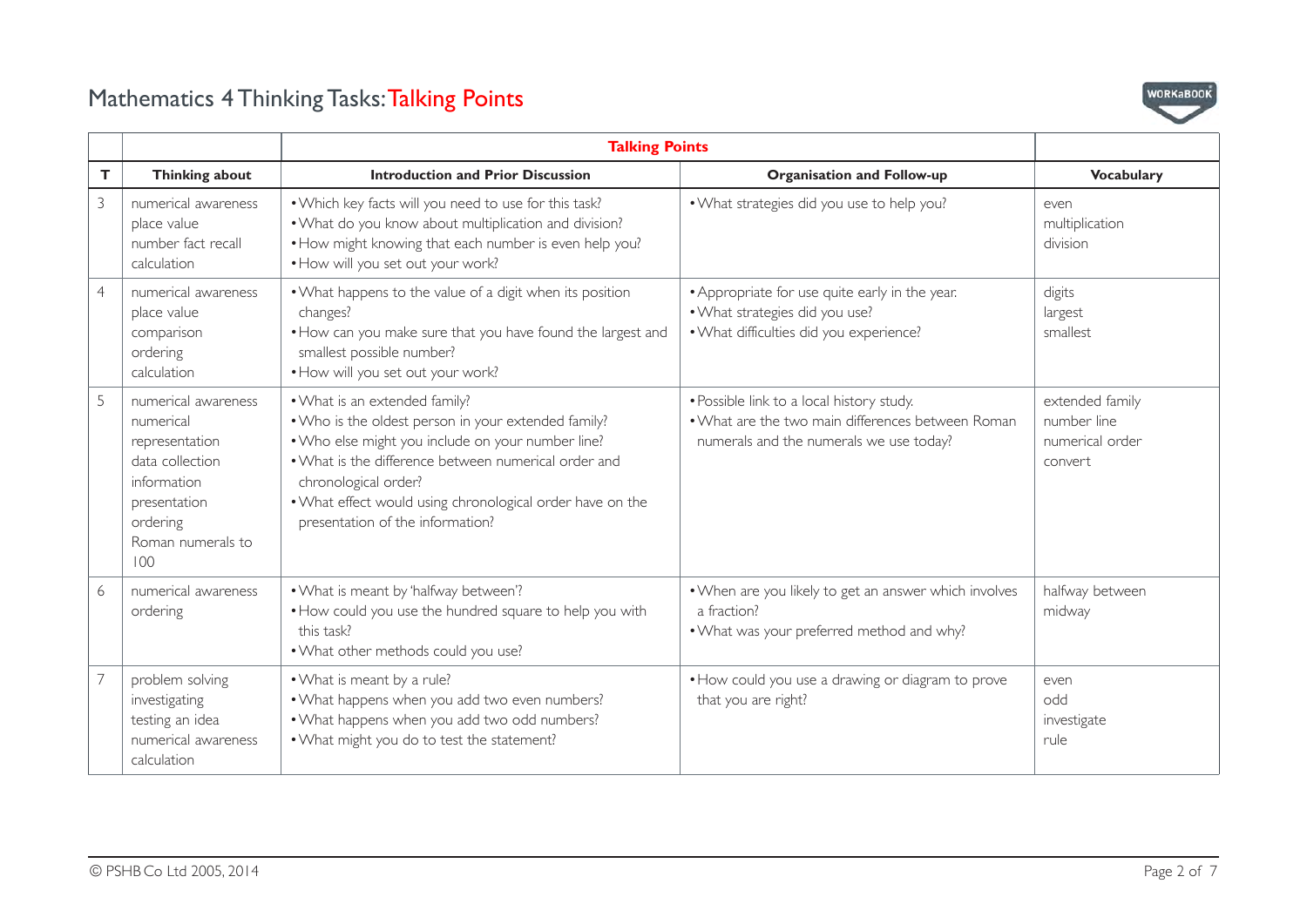

|         |                                                                   | <b>Talking Points</b>                                                                                                                                                                                      |                                                                                                                                                                                                                                                               |                                                             |
|---------|-------------------------------------------------------------------|------------------------------------------------------------------------------------------------------------------------------------------------------------------------------------------------------------|---------------------------------------------------------------------------------------------------------------------------------------------------------------------------------------------------------------------------------------------------------------|-------------------------------------------------------------|
| T.      | Thinking about                                                    | <b>Introduction and Prior Discussion</b>                                                                                                                                                                   | <b>Organisation and Follow-up</b>                                                                                                                                                                                                                             | <b>Vocabulary</b>                                           |
| 8       | problem solving<br>money<br>calculation                           | • Can you estimate how much money you think could be<br>made?<br>. What information would you need to use?<br>. How will you set your work out?                                                            | • Possible link to a school fundraising opportunity.<br>• How could you increase the amount of money you<br>made?                                                                                                                                             | charity<br>calculate<br>altogether                          |
| 9       | numerical awareness<br>place value<br>decimals<br>ordering        | . What is the role of the decimal point in a number?<br>. What happens to the value of a digit when it moves to the<br>left?<br>• What happens to the value of a digit when it moves to the<br>right?      | • How many different numbers is it possible to make<br>with your eight digits?                                                                                                                                                                                | digits<br>decimal point<br>value                            |
| 10      | drawing<br>pictorial representation<br>fractions<br>relationships | . What is meant by the word "grid"?<br>• What is the link between the fractions and the size of each<br>square you need to draw?                                                                           | • The term grid is used here to avoid repetition and<br>confusion with the word square.<br>• Why was it helpful to use a $6 \times 6$ grid?<br>. What other size could you have used and why?                                                                 | fraction<br>grid                                            |
| $\perp$ | measurement<br>estimation<br>calculation                          | . Why should the items you use be unopened and packaged?<br>• How will you find the actual weight of each item?<br>. What is meant by 'comfortable weight for you to carry' and<br>how could it be tested? | • Adult help or co-operation may be needed for this<br>task<br>. Possible link to a science study on the human body.<br>• How did you find the difference in weight between<br>the two bags?                                                                  | estimate<br>actual weight<br>total weight<br>the difference |
| 12      | problem solving<br>research<br>calculation                        | • How could you find out the price of a stamp?                                                                                                                                                             | • Setting this task in December would provide context<br>as a time when people may be using stamps to send<br>cards.<br>• Possible link to English through persuasive argument<br>writing outlining pros and cons (cost/value) of sending<br>Christmas cards. | calculation<br>even<br>zero<br>total                        |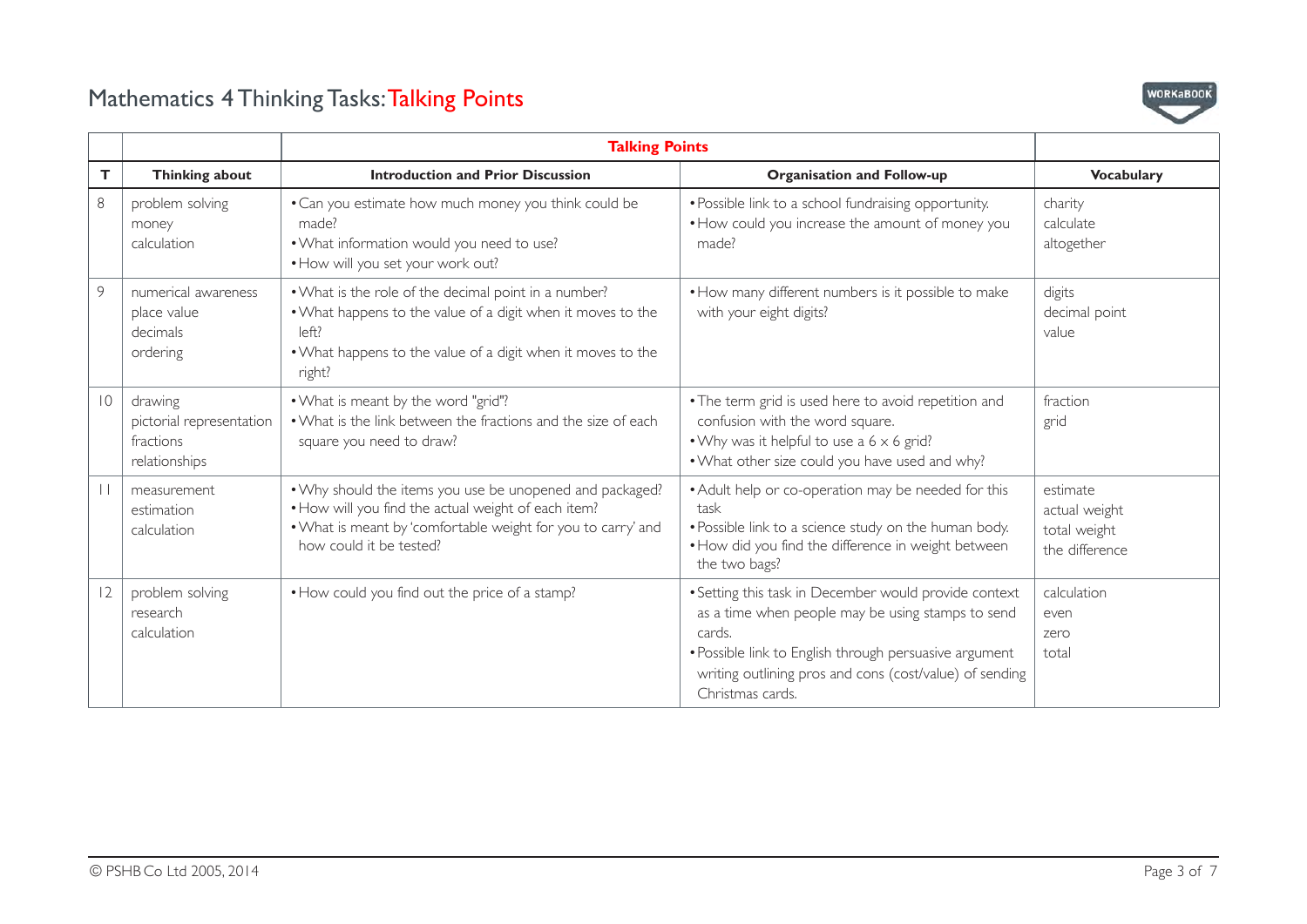

|    |                                                                                     | <b>Talking Points</b>                                                                                                                                                                                                                                                                                      |                                                                                                                                                                                                                                                                                 |                                                                |
|----|-------------------------------------------------------------------------------------|------------------------------------------------------------------------------------------------------------------------------------------------------------------------------------------------------------------------------------------------------------------------------------------------------------|---------------------------------------------------------------------------------------------------------------------------------------------------------------------------------------------------------------------------------------------------------------------------------|----------------------------------------------------------------|
| T. | Thinking about                                                                      | <b>Introduction and Prior Discussion</b>                                                                                                                                                                                                                                                                   | <b>Organisation and Follow-up</b>                                                                                                                                                                                                                                               | <b>Vocabulary</b>                                              |
| 3  | estimation<br>calculation<br>money<br>shopping                                      | • How might you estimate the total cost before calculating?<br>What maths skills could you use to help you to do this?<br>. Why is it important to be able to estimate total costs when<br>going shopping?                                                                                                 | . Which maths skills did you use to check your work?                                                                                                                                                                                                                            | receipt<br>price<br>total<br>change<br>value<br>cost           |
| 4  | problem solving<br>decision making<br>questioning<br>calculation                    | • Is the order of the calculations important?<br>. How can you make sure that you always end with zero?                                                                                                                                                                                                    | . What systematic methods did you use?<br>• Did you notice any patterns?                                                                                                                                                                                                        | number machine<br>total<br>zero<br>calculation<br>odd and even |
| 15 | problem solving<br>visual representation<br>spatial awareness<br>visualisation      | . What key information do you need to remember?<br>. How many empty squares will there be in each row and<br>column?                                                                                                                                                                                       | . What systematic methods did you use?<br>• Did you notice any patterns?                                                                                                                                                                                                        | horizontal<br>vertical<br>diagonal                             |
| 16 | measurement<br>maps and plans<br>pictorial representation<br>drawing                | . What is the difference between a sketch and a final plan?<br>. Which units of measurement will you use?<br>. Why is it important to measure accurately?<br>• How might you use the squares on the page to help you<br>with laying out your plan?<br>• Which is the best page orientation to suit a plan? | . Possible link to geography through maps and plans.<br>. Children should work roughly before attempting their<br>final plan. Grey pages could be used for this purpose.<br>. The plan need not be to scale but children could be<br>challenged to attempt this if appropriate. | plan<br>sketch<br>measure<br>perimeter<br>accurately           |
| 17 | measurement<br>data collection<br>pictorial representation<br>analysing information | . How will you measure your own height?<br>. How can you measure someone taller than yourself?<br>. Which units of measurement could you use on the graph?<br>. Why is it important to measure accurately?                                                                                                 | . What difficulties did you have?<br>. What was the easiest method you used?                                                                                                                                                                                                    | measure<br>height<br>bar chart                                 |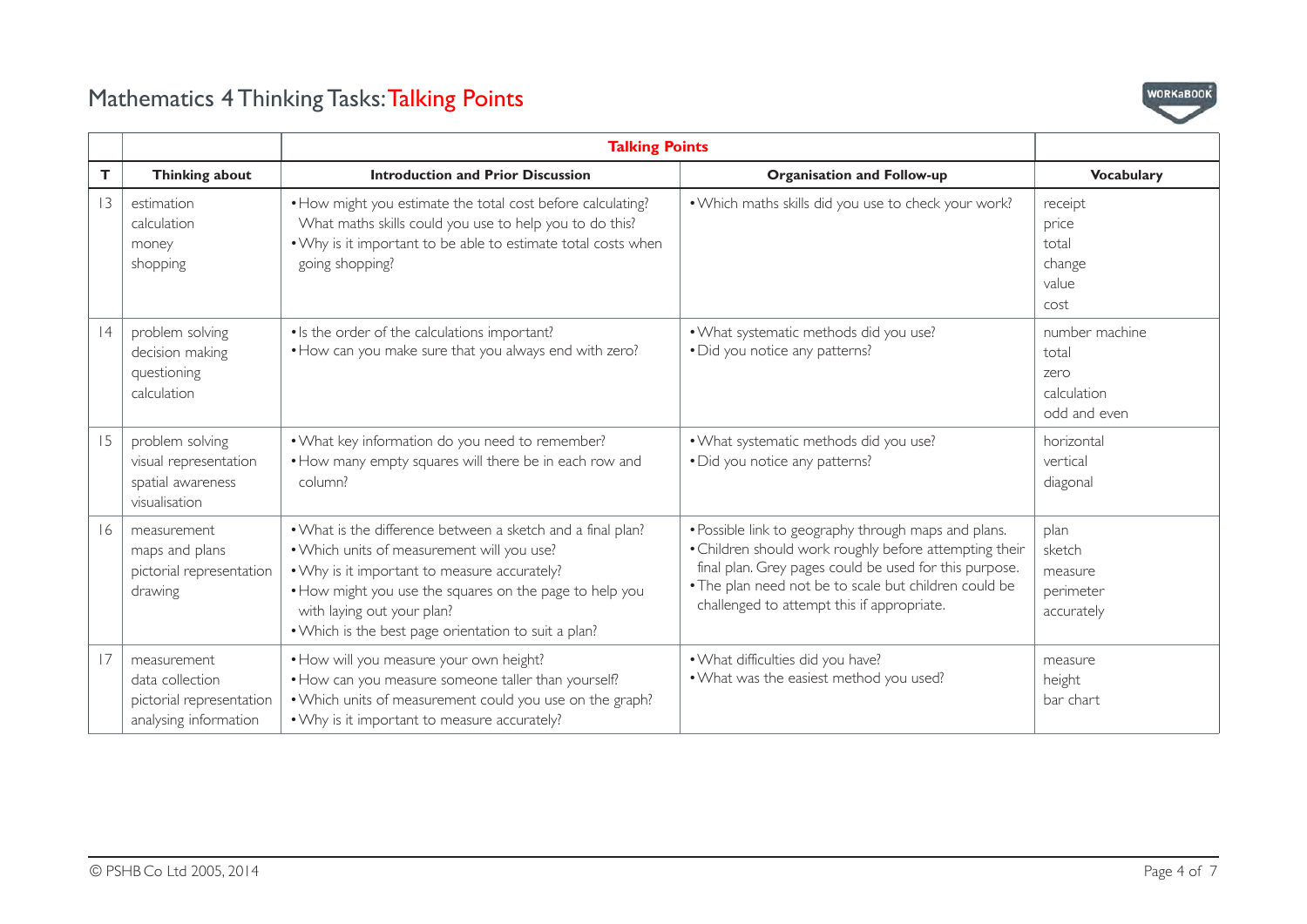

|    |                                                                                                                               | <b>Talking Points</b>                                                                                                                                                                                                                       |                                                                                                                                                                                                                                                                                                                                                                                                                                                                                                                                                |                                              |
|----|-------------------------------------------------------------------------------------------------------------------------------|---------------------------------------------------------------------------------------------------------------------------------------------------------------------------------------------------------------------------------------------|------------------------------------------------------------------------------------------------------------------------------------------------------------------------------------------------------------------------------------------------------------------------------------------------------------------------------------------------------------------------------------------------------------------------------------------------------------------------------------------------------------------------------------------------|----------------------------------------------|
| T. | Thinking about                                                                                                                | <b>Introduction and Prior Discussion</b>                                                                                                                                                                                                    | <b>Organisation and Follow-up</b>                                                                                                                                                                                                                                                                                                                                                                                                                                                                                                              | <b>Vocabulary</b>                            |
| 8  | sorting<br>collecting<br>ordering<br>estimating<br>drawing<br>pictorial representation<br>measuring area                      | • How will you set out your leaves to fit them all on the page?<br>• How accurate will the measurement be if you only count<br>whole squares?                                                                                               | . Two coloured writing pages will be needed for this<br>task. It would be preferable to use two facing pages.<br>• Children should plan first and decide which page<br>orientation best suits their work.<br>• How accurate were your estimates?                                                                                                                                                                                                                                                                                               | estimate<br>approximate<br>area.<br>accurate |
| 9  | decision making<br>timetabling<br>ordering                                                                                    | . What is meant by 'perfect day'?<br>. What sorts of activities would you include in your perfect<br>day?<br>. What will you need to consider when planning your<br>timetable?                                                              | • Does your perfect day look the same as anyone<br>else's?<br>• Where did you spend most of your time, indoors or<br>out?<br>· Is your perfect day practical?                                                                                                                                                                                                                                                                                                                                                                                  | timetable<br>maximum                         |
| 20 | data collection and<br>recording<br>understanding data                                                                        | • How much of you day do you think you spend sleeping?<br>. How will you set out your sleep diary?<br>. What will be the best way to orientate your page?                                                                                   | • Possible link to science or PSHE.<br>. What have you learned about the importance of<br>sleep?                                                                                                                                                                                                                                                                                                                                                                                                                                               | difference<br>diary                          |
| 21 | problem solving<br>reasoning<br>pictorial representation<br>planning<br>visualisation<br>identifying patterns<br>combinations | • How many different one storey houses could be painted<br>using two colours?<br>• How many different two storey houses could be painted<br>using two colours?<br>. What strategies could you use to find the answer to these<br>questions? | . If Mr Dawson used three colours how many different<br>three storey houses could he have?<br>• For the benefit of teachers an explanation follows. You<br>may choose to share some of this with your class.<br>• Where n is the number of colours and s the number<br>of storeys the formula becomes n <sup>S</sup> .<br>Number of<br>Number<br>formula<br>of<br>$n^s$<br>different<br>houses<br>storeys<br>$\overline{2}$<br>$\overline{2}$<br>2x2<br>2<br>$\overline{A}$<br>$\overline{3}$<br>2x2x2<br>8<br>$\overline{A}$<br>2x2x2x2<br>16 | combination<br>storey<br>possibilities       |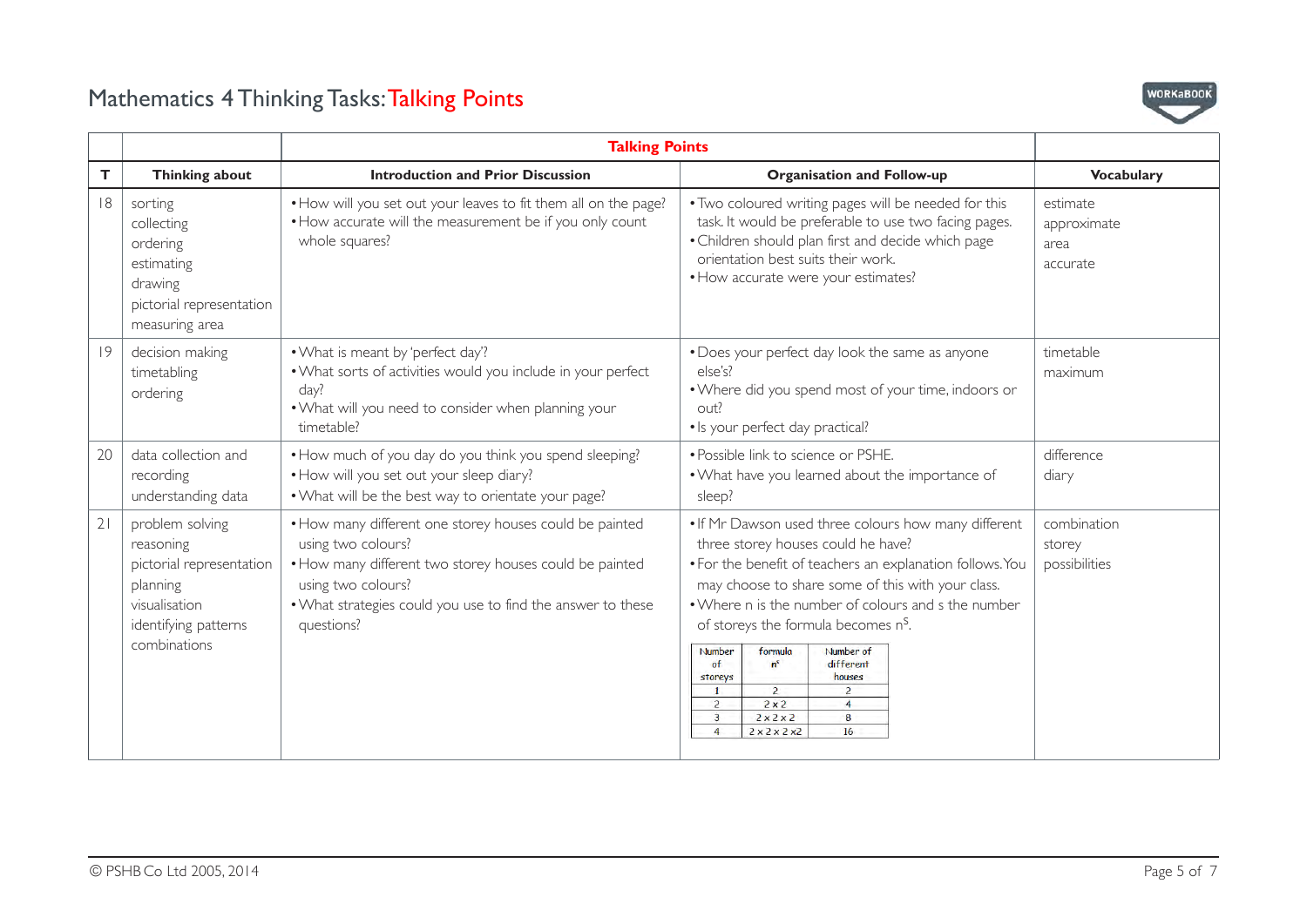

|    |                                                                                                       | <b>Talking Points</b>                                                                                                                                                                                                  |                                                                                                                                                                                                                |                                                                               |
|----|-------------------------------------------------------------------------------------------------------|------------------------------------------------------------------------------------------------------------------------------------------------------------------------------------------------------------------------|----------------------------------------------------------------------------------------------------------------------------------------------------------------------------------------------------------------|-------------------------------------------------------------------------------|
| T. | Thinking about                                                                                        | <b>Introduction and Prior Discussion</b>                                                                                                                                                                               | <b>Organisation and Follow-up</b>                                                                                                                                                                              | <b>Vocabulary</b>                                                             |
| 22 | planning<br>time                                                                                      | • What is meant by special days?<br>. How will you set out your work?                                                                                                                                                  |                                                                                                                                                                                                                | future<br>calendar<br>diary<br>week<br>day                                    |
| 23 | data collection<br>estimation<br>time measurement<br>time management<br>planning                      | . Why is it useful to know how long things might take?<br>. How will you set out your work?                                                                                                                            | • How might your personal morning timetable help<br>you?<br>• Are there any other times of the day when it would<br>be useful to have a timetable?<br>• How does you timetable compare with someone<br>else's? | estimate<br>record<br>compare<br>timetable                                    |
| 24 | problem solving<br>spatial relationships<br>visualisation<br>geometry<br>area<br>design<br>creativity | • Key ideas:<br>- all pieces must touch.<br>- all pieces must be flat.<br>- no pieces may overlap.<br>- pieces may be rotated and/or<br>flipped.<br>. How will you hold you pieces still while you draw round<br>them? | . The shapes must be cut out carefully through the<br>centre of the white lines to ensure they fit together<br>accurately. It might be helpful to stick the triangle on<br>card before cutting the shapes out. | Tangram                                                                       |
| 25 | data collection<br>design<br>colour awareness<br>surveying                                            | . Which would be the best room in your house to choose?<br>Why?<br>• Are there any rooms you would not choose?                                                                                                         | . What do you know now that you did not know<br>before?                                                                                                                                                        | colour theme<br>frequency table<br>column<br>tally<br>frequent<br>information |
| 26 | problem solving<br>decision making<br>units of time<br>calculation                                    | . What strategies could you use to complete this task?<br>. What do you already know and what do you need to find<br>out?                                                                                              | . Were there any answers that you could not make?<br>. What did you find out that was particularly helpful?                                                                                                    | calculations<br>addition subtraction<br>multiplication<br>division            |